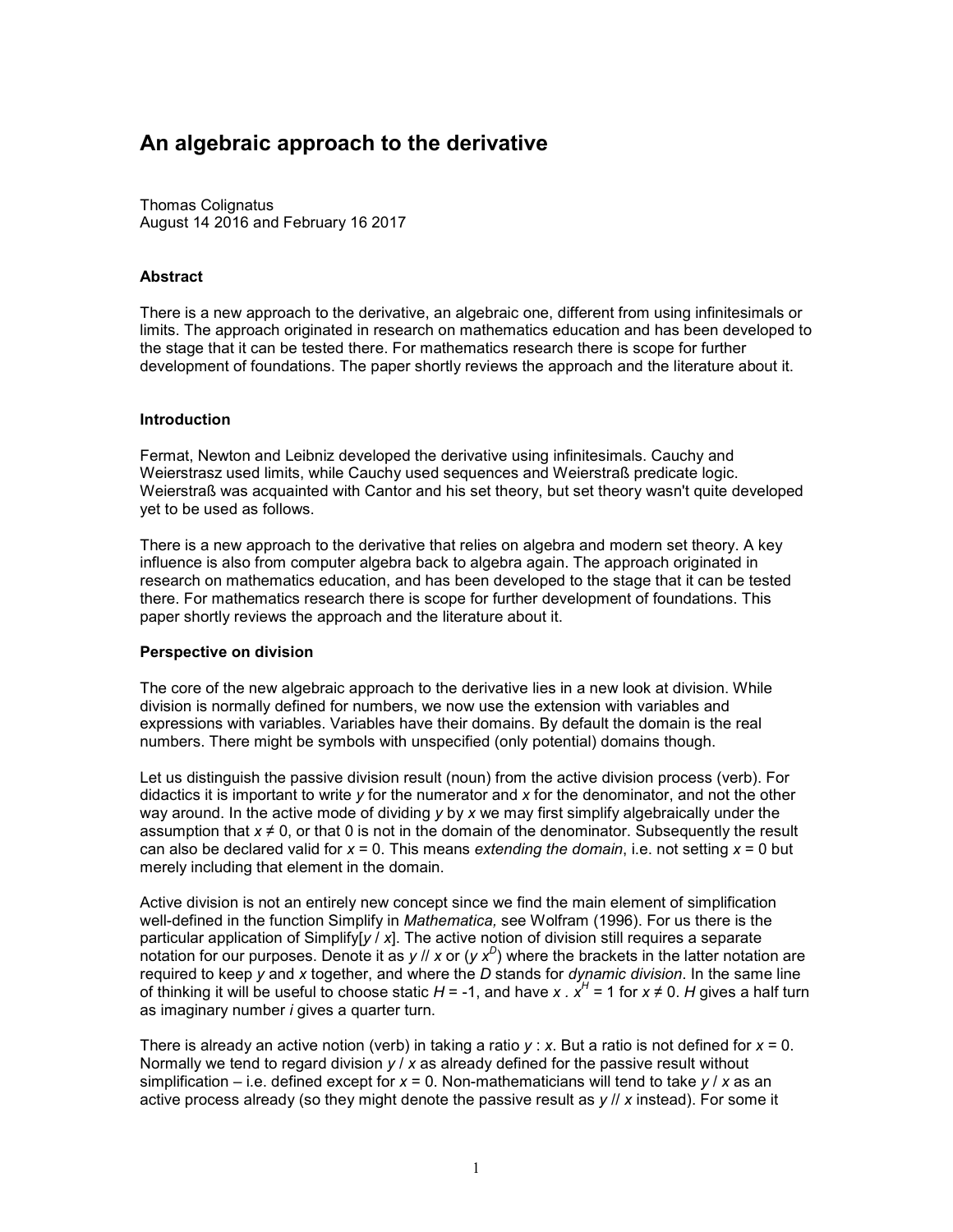might not matter much, since we might continue to write *y* / *x* and allow both interpretations depending upon context. This is what Gray & Tall (1994) call the "procept", i.e. the use of both concept and process: "The ambiguity of notation allows the successful thinker the flexibility in thought (...)". In that way the paradoxes of division by zero are actually explained, i.e. by confusion of perspectives.

# **Definition of dynamic division**

To make these notions strict, let *y* / *x* be as it is used currently in textbooks, and let *y* // *x* = (*y x<sup>D</sup>* ) be the following process or program, called *dynamic division*:

*y* // *x* ≡ { *y* / *x,* unless *x* is a variable and then: assume *x* ≠ 0, simplify the expression *y* / *x*, declare the result valid also for the domain extension  $x = 0$  }.

Simplification only applies when the denominator is a variable but not for numbers. Thus *x* // *x* = 1 but 4 // 0 generates 4 / 0 which is undefined. Also *x* / *x* is standardly undefined for *x* = 0.

This definition assumes a different handling of different parts of the domain. The test on the denominator is a syntactic test. When the denominator is an expression like (*p* + 2) then the syntactic test shows that the denominator is a variable,  $x = p + 2$ . One does not substitute " $(p + 2)$ " is a variable" for this doesn't look at syntax but uses the value of the variable.

It has been an option in the  $\{...\}$  definition above to write "(a) variable" instead of "a variable", which allows a shift from the syntactic test towards the semantic test of variability, and which also allows *substitution* into the definition, like "(*p* + 2) is (a) variable". After ample consideration, already in 2007 and later explicitly in Colignatus (2014b), I think that we are better served with the syntactic test on the denominator, since this directly leads to the question: what is the domain of the denominator ?

The use of the curly brackets {...} also borrows from *Mathematica.* The brackets signify a list, that can be a set, but when the elements are expressions then the sequential evaluation of those turns into a programme.

### **General application**

Clearly, mathematics education already takes account of these aspects in some fashion. In early excercises pupils are allowed to divide 2 *a* / *a* = 2 without always having to specify that *a* must be nonzero. At a certain stage though the conditions are enforced more strictly. A suggestion that follows from the present discussion is that this process towards more strictness can be smoother by the distinction between / and //.

An expression like (1 –  $x^2$ ) / (1 - *x*) is undefined at *x* = 1 but the natural tendency is to simplify to 1 + *x* and not to include a note that there is branching at *x* ≠ 1, since there is nothing in the context that suggests that we would need to be so pedantic, see **Table 1**, left column. This natural use is supported by the right column. The current practice in teaching and math exams is to use the division *y* / *x* as a hidden code that must be cracked to find where *x* = 0, but it should rather be the reverse, i.e. that such undefined points must be explicitly provided if those values are germane to the discussion. Standard graphical routines also tend to skip the undefined point, requiring us to give the special point if we really want a discontinuity.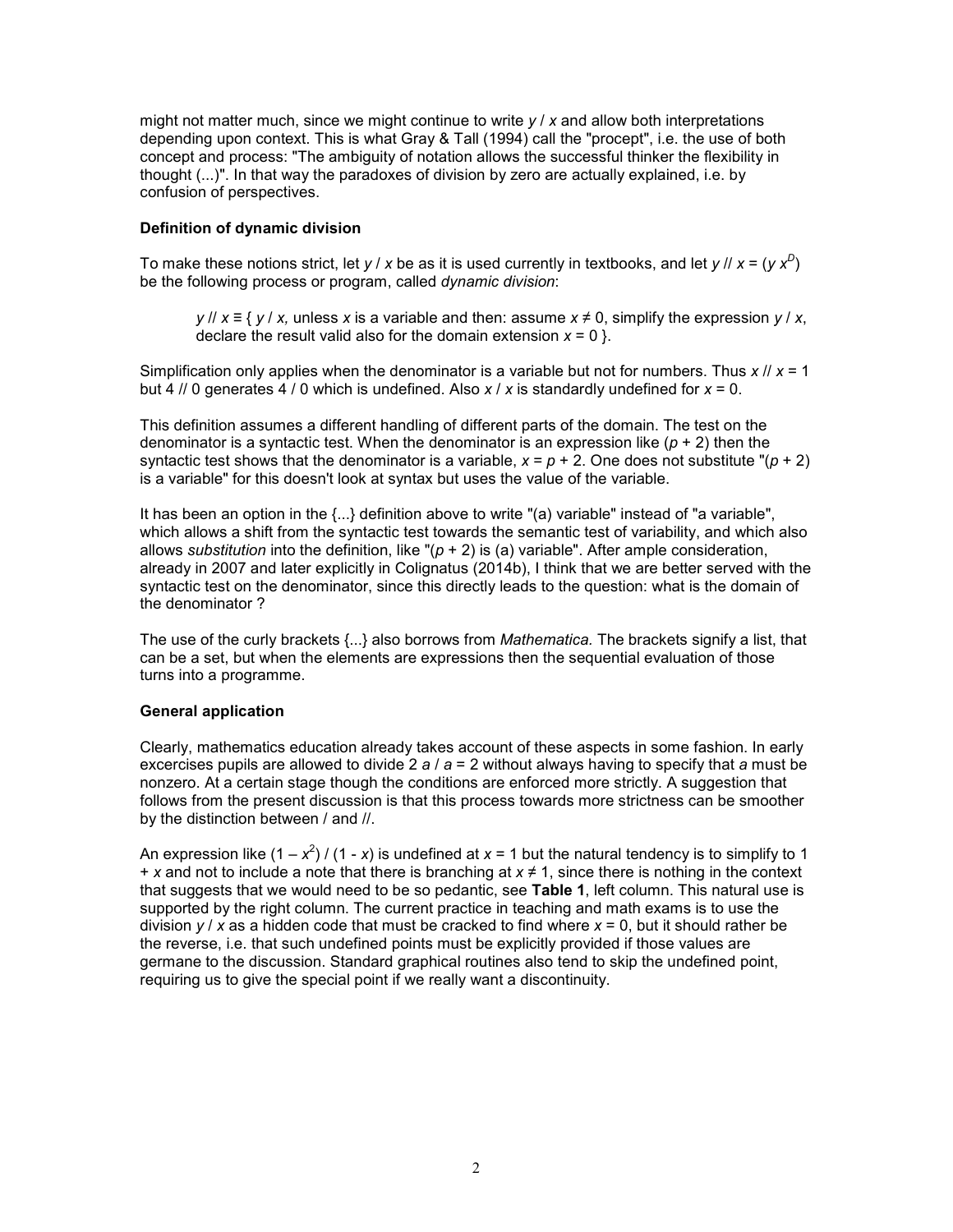#### Table 1. Symplification and continuity

| Traditional definition overload                                                        | With the dynamic quotient |
|----------------------------------------------------------------------------------------|---------------------------|
| $f(x) = (1 - x^2) / (1 - x) = 1 + x \quad (x \ne 1) \quad (1 - x^2) / (1 - x) = 1 + x$ |                           |
| $f(1) = 2$                                                                             |                           |

In common life there is no need to be very strict about always writing "//". Once the idea is clear, we might simply keep on writing "/" as a procept indeed. It remains to be tested in education however whether students can grow sensitive to the context or whether it is necessary to *always* impose strictness. For the mathematically inclined pupils or students graduating at highschool one would obviously require that they are aware that  $y / x$  is undefined for  $x = 0$  and that they can find such points.

#### **Subtleties**

The classic example of the inappropriateness of division by zero is the equation

$$
(x - x) (x + x) = x2 - x2 = (x - x) x,
$$

where unguarded "division" by  $(x - x)$  would cause  $x + x = x$  or  $2 = 1$ .

This is also a good example for the clarification that the rule, that we should never divide by zero, actually means that we must distinguish between:

- *creation* of a fraction by the choice of the *infix* between (*x x*) (*x* + *x*) and (*x x*)
- *handling* of a fraction such as (*x x*) (*x* + *x*) *infix* (*x x*) once it has been created.

The first can be the great sin that creates such nonsense as  $2 = 1$ , the second is only the application of the rules of algebra. In this case, *x* - *x* is a constant (0) and not a variable, so that simplification generates a value Indeterminate, for both infices / and //.

Also *a* ( $x + x$ ) *a* would generate 2x for  $a \neq 0$  and be undefined for  $a = 0$ . However, the expression *a* (*x* + *x*) // *a* gives 2*x*, and this result would also hold for *a* = 0, even while it then is possible to choose *a* = *x* - *x* = 0 afterwards: since then it is an instant (and not presented as a variable).

#### **The derivative**

The derivative then follows directly:

$$
f'[x] = df/dx = {\Delta f || \Delta x}
$$
, then set  $\Delta x = 0$ }

This means first algebraically simplifying the difference quotient, expanding the domain of Δ*x* with 0, and then setting Δ*x* to zero.

The Weierstraß  $\epsilon > 0$  and  $\delta > 0$  and its Cauchy shorthand for the derivative lim( $\Delta x \to 0$ )  $\Delta f / \Delta x$ are paradoxical since those exclude the zero values that are precisely the values of interest at the point where the limit is taken. Instead, using Δ*f* // Δ*x* on the formula and then extending the domain with Δ*x* = 0, and subsequently setting Δ*x* = 0 is not paradoxical at all. Students only need an explanation why one would take those steps.

Much of calculus might well do without the limit idea and it could be advantageous to see calculus as part of algebra rather than a separate subject. This is not just a didactic observation but an essential refoundation of calculus. E.g. the derivative of |*x*| traditionally is undefined at *x* = 0 but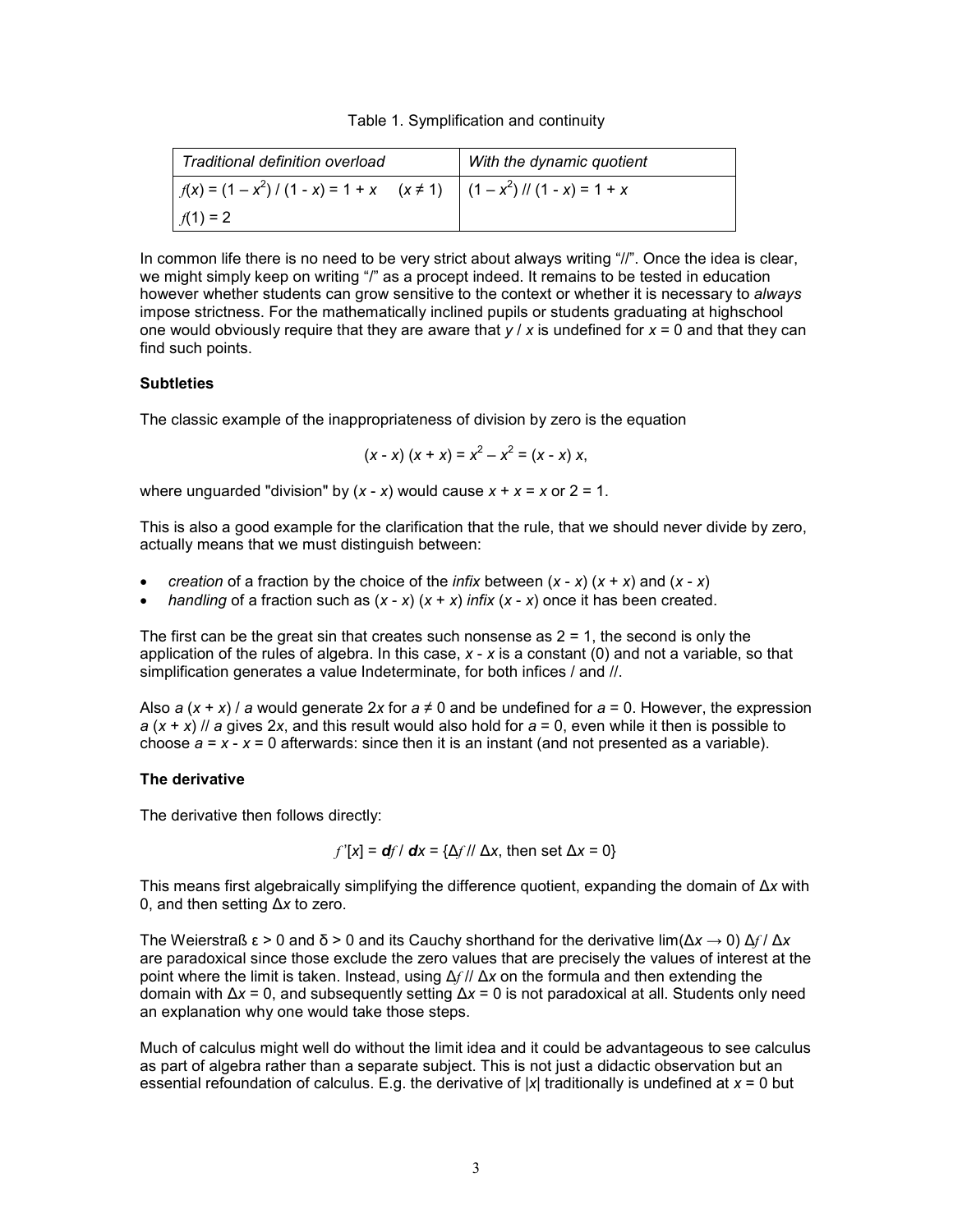would algebraically be sign[*x*]. The derivative gives the change in the area under the curve, and this might not be the same as the slope of the tangent.

# **Differentials**

There is the following progress from 2011 to 2016:

- COTP (2011ab) uses " $df/dx$ " as a icon only, or " $d/dx$ " as an operator, to link up with history only, so that everyone who still uses this notation for the derivative can see that this has the same outcome,
- Colignatus (2016d) proposes to use *dx* and *dy* as variables, and to define  $d\mathbf{v} = f'[\mathbf{x}] d\mathbf{x}$  so that  $d\mathbf{v}$  //  $d\mathbf{x} = f'[\mathbf{x}] d\mathbf{x}$  //  $d\mathbf{x} = f'[\mathbf{x}]$ . This is actually the situation with the ray that this section started out with. Thus the derivative *f* '[*x*] is found by other means, and then is used to set up the ray with *dx* and *dy.* The dynamic quotient *dy* // *dx* should not be confused with finding the derivative (since *dy* is defined by using the derivative).

For users new to the notions of the dynamic quotient and the algebraic approach to the derivative, the relation *dy*  $\frac{1}{d}$  *dx* =  $f'[x]$  might be confusing since they might think that the dynamic quotient suffices to find the derivative, without the need to set Δ*x* = 0. (An answer to this is: There are various roads to Rome but only few ways to build it. Check again what the proper definition of the derivative is.)

## **Discussion of the literature of this approach**

The literature on this new algebraic approach is yet small. The approach originated in 2007 in ALOE (1981 unpublished, 2007a, 2011), when I extended a discussion on the logical paradoxes with a discussion of the paradoxes by division by zero. This text was included in EWS (2009a, 2015) with minor polishing up. This discussion is top-down. COTP (2011a) is a bottom-up *proof of concept,* that shows how derivative and integral can be developed in algebraic manner for the functions used in highschool. Relevant are the Reading Notes (2011b) that include comments on COTP. The COTP website contains sheets from a workshop and a (slow) video on Youtube of 2013. Since the algebraic approach was developed for education and concentrates on those conditions, Colignatus (2014b) is a suggestion for research mathematicians on further developing foundations. Richard Gill (2012) of Leiden reviewed EWS and COTP in English in the "Nieuw Archief voor Wiskunde", the journal of the Dutch Royal Society for Mathematics (KWG). Gamboa (2011) reviews the book for the Eur. Math. Soc. and expresses disquieting feelings because of reading familiar material in uncommon format, but once one gets used to this then one can enjoy it. My approach intends to present the logic that students can follow, while traditional presentations have not been designed for didactics. There are two reviews of EWS and COTP in Dutch but curiously those do not present the algebraic approach to the derivative. CWNN (2015h) discusses division for elementary education, using algebraic *H.* Since my work concentrates on education and applied mathematics, research mathematicians will be served by the discussion "*What a mathematician might wish to know about my work*", which has been included now in the Appendix of the  $2^{nd}$  edition of EWS.

Colignatus (2012d) gives a short comparison with David Tall on the education of the derivative. The algebraic approach with the distinction between passive (noun) and active (verb) division fits, as said, with Tall's distinction between concept and process, and his 'procept' idea. My suggestion is that it is better to distentangle these two perspectives rather than confuse them into a procept. I expected that Tall would appreciate this new analysis, also based upon computer algebra. Instead Tall (2013) and in earlier conversation with me at Dutch ORD 2010 continues to prefer his original approach of Tall & Sheath (1983), that the computer is used graphically to focus in onto slopes, and that students use their fingers to trace the slope of functions. However, ultimately it are the students themselves who must show, in empirical testing, what works best for them.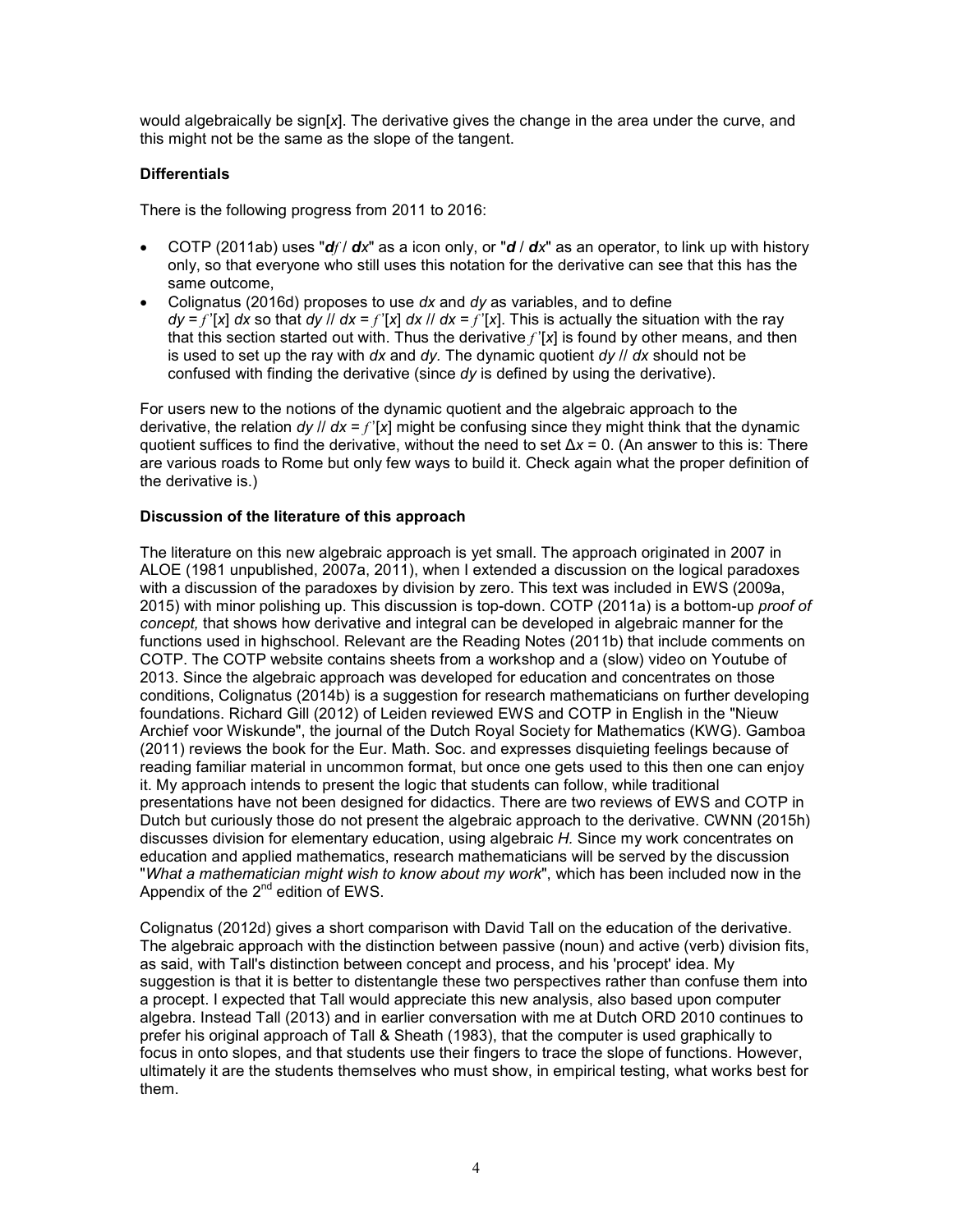In December 2016 to Febrruary 2017 I discovered and discussed the analysis by Michael Range. The discussion and references are in Colignatus (2017cd). Range also looks at algebraic methods but restricts these to a "prelude to calculus". Apparently he wasn't aware of the notion of the dynamic quotient, and thus his analysis can be read as showing how far one can get without that notion.

The development of this new algebraic approach to the derivative has been hindered much by a curious "math war" since about 2005 about mathematics education in Holland, with some fallout for the USA, see Colignatus (2016). This "math war" concerns another topic, namely "realistic mathematics education" (RME) versus "traditional mathematics education" (TME) (which tradition isn't Euclid and thus concerns a more recent "tradition"). Though this "math war" concerns another topic, it apparently drains attention from new insights. The proper response is to emphasize the need for proper science.

Thomas Colignatus is the name in science of Thomas Cool, econometrician (Groningen 1982) and teacher of mathematics (Leiden 2008), cool@dataweb.nl, http://thomascool.eu.

## **References**

- PM 1. Some of these references are also available at https://zenodo.org/communities/reengineering-math-ed.
- PM 2. Part of this text has been included in Colignatus (2017cd).

Colignatus, Th. (1981 unpublished, 2007a, 2011), "A logic of exceptions", (ALOE) 2nd edition, Thomas Cool Consultancy & Econometrics, Scheveningen. PDF of the book online at http://thomascool.eu/Papers/ALOE/Index.html

Colignatus, Th. (2009a, 2015), "Elegance with Substance" (EWS), Dutch University Press, http://thomascool.eu/Papers/Math/Index.html (2nd edition 2015)

Colignatus, Th. (2011a), "Conquest of the Plane", http://thomascool.eu/Papers/COTP/Index.html and http://thomascool.eu/Papers/COTP/ConquestOfThePlane.pdf

Colignatus, Th. (2011b), "Reading notes for COTP", http://thomascool.eu/Papers/COTP/2011-08- 23-ReadingNotesForCOTP.pdf

Colignatus, Th. (2012d), "David Tall versus EWS en COTP", Nieuw Archief voor Wiskunde, 5/13 nr. 4, p262, http://www.nieuwarchief.nl/serie5/pdf/naw5-2012-13-4-262.pdf

Colignatus, Th. (2014b), "Education, division & derivative: Putting a Sky above a Field or a Meadow", http://thomascool.eu/Papers/Math/2014-09-08-Sky-Field-Meadow.pdf

Colignatus, Th. (2015h), "A child wants nice and not mean numbers", (CWNN), http://thomascool.eu/Papers/NiceNumbers/Index.html

Colignatus, Th. (2016), "Looking beyond the Common Core State Standards for Mathematics", https://boycottholland.wordpress.com/2016/03/22/looking-beyond-the-ccss-m

Colignatus, Th. (2016d), "Finally a sound interpretation for differentials", https://boycottholland.wordpress.com/2016/12/08/finally-a-sound-interpretation-fordifferentials

Colignatus, Th. (2017c), "Comparing two approaches to calculus: "direct" and algebra", http://thomascool.eu/Papers/Math/2017-02-13-Comparing-DDA-COTP.pdf

Colignatus, Th. (2017d), "A potential relation between the algebraic approach to calculus and rational functions", http://thomascool.eu/Papers/Math/2017-02-04-Potential-COTP-rationalfunctions.pdf

Gamboa, J.M. (2011), "Review of "Conquest of the Plane"", http://www.euro-mathsoc.eu/review/conquest-plane

Gill, R.D. (2012), "Book reviews. Thomas Colignatus. (1) Elegance with Substance, (2) Conquest of the Plane", Nieuw Archief voor Wiskunde, March, p66-68,